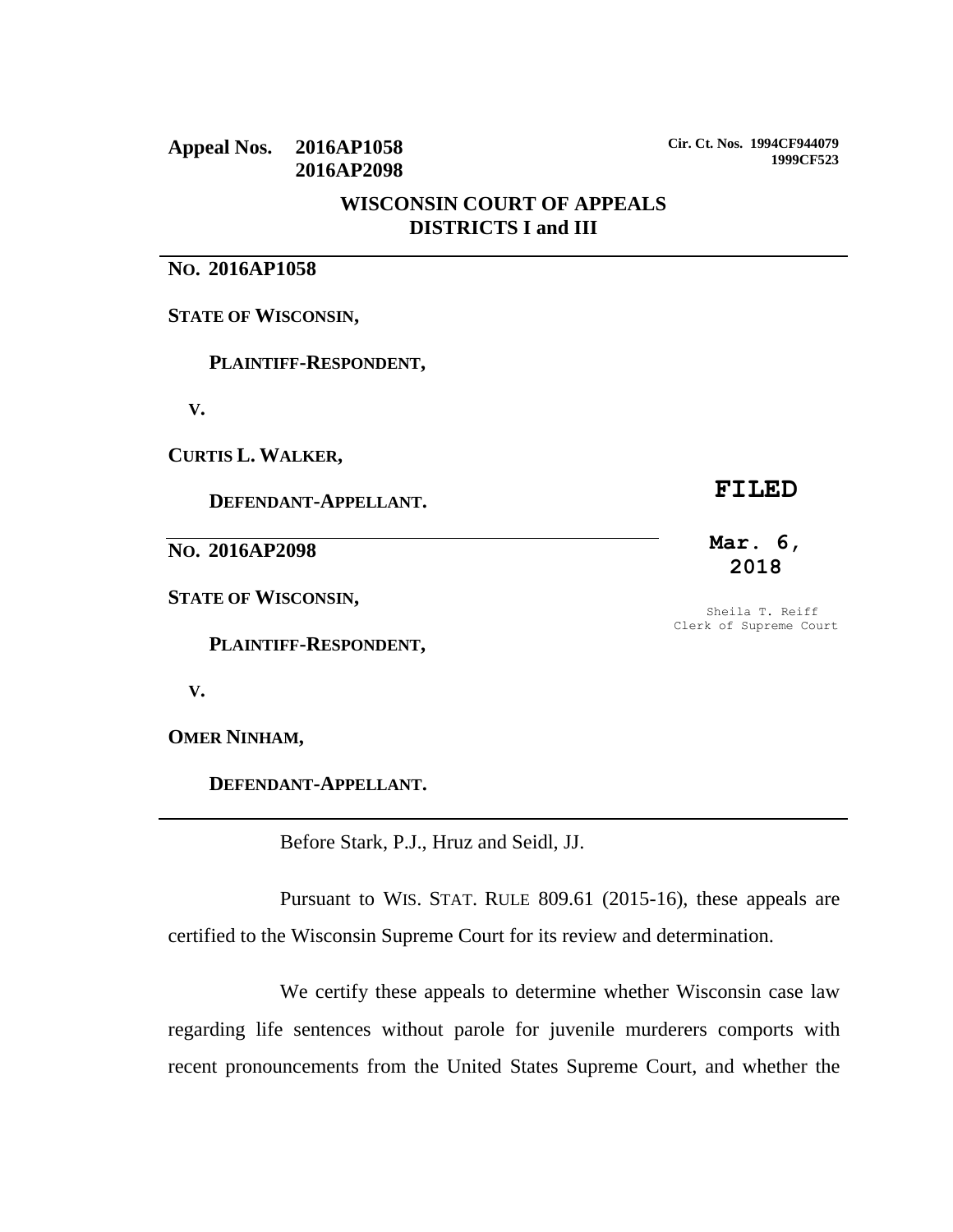sentencing courts in these cases adequately considered the mitigating effect of the defendants' youth in accord with those Supreme Court pronouncements.

### **BACKGROUND RELATING TO CURTIS WALKER**

In 1994, six weeks before his eighteenth birthday, Curtis Walker and an accomplice shot and killed a Milwaukee police officer. Inspired by the lyrics of a rap song, Walker planned an ambush of a randomly selected officer the day before the shooting. On the day of the shooting, he waited forty minutes until his accomplice signaled that a squad car was approaching. Walker shot the officer using a rifle equipped with a scope.

After a conviction following a jury trial, the sentencing court considered the presentence investigation report (PSI), a sentencing memorandum submitted by the defense, and a psychological evaluation of Walker prepared in conjunction with a juvenile action. According to these records, Walker had been referred to Children's Court in connection with at least seventeen delinquency matters. He had been adjudicated delinquent for multiple counts that would be felonies if committed by an adult. At the time of the shooting, he had pending charges associated with possession of a dangerous weapon and possession of a controlled substance. Walker had a past history of placements outside the home and counseling in the juvenile system.

Walker contended the shooting was not intentional and expressed remorse. The defense argued that the plan related to a gang war and was not designed to ambush police. The defense stressed the nonviolent nature of Walker's juvenile record, Walker's neglectful and violent upbringing, and progress he made toward rehabilitation while awaiting trial. The defense noted the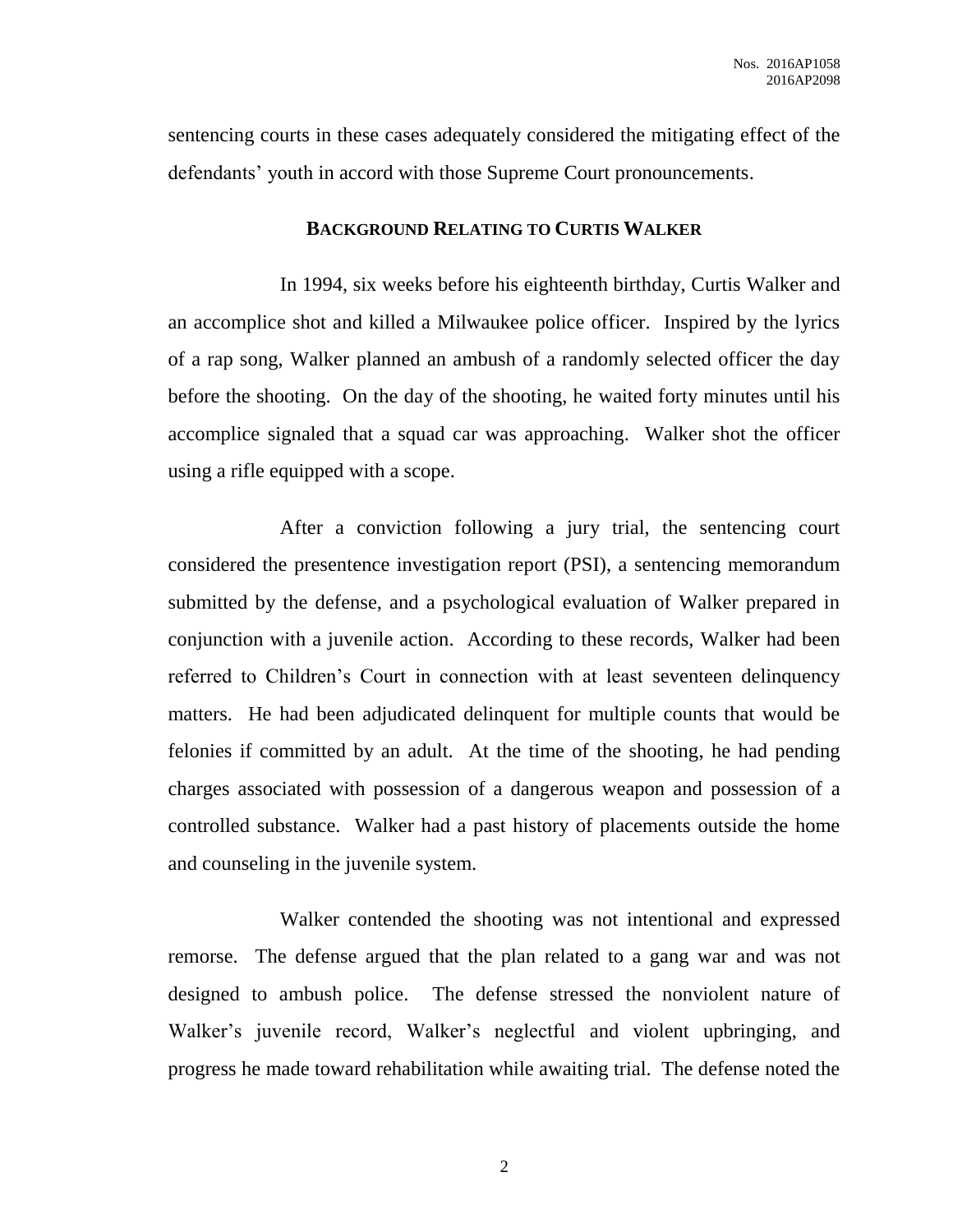psychological analysis and diagnosis showed Walker suffered from posttraumatic stress disorder.

The sentencing court recognized Walker's potential ability to change and grow, but noted "you need an awful lot of work to be done within yourself." Stressing the gravity of the offense, and finding Walker was "currently dangerous," the court imposed a sentence of life in prison with parole eligibility in seventy-five years when Walker will be ninety-five years old. The sentencing court expressed a need to send a message to the community about the value of human life.

In 1996, Walker filed a postconviction motion and an appeal (1996AP2239-CR) raising issues that did not include the propriety of his sentence. This court affirmed the judgment of conviction and the order denying postconviction relief, and the petition for review was denied. In 1999, Walker filed a motion under WIS. STAT. § 974.06, again raising issues other than the propriety of his sentence (1999AP945). This court affirmed the circuit court's order denying the motion, and the petition for review was denied.

In his present postconviction motion and on appeal, Walker and the University of Wisconsin Law School, Frank J. Remington Center as amicus curiae, argue that Walker's sentence is excessive and disproportionate, and is inconsistent with *Miller v. Alabama*, 567 U.S. 460 (2012), and *Montgomery v. Louisiana*, 136 S. Ct. 718 (2016). They contend the circuit court failed to consider the mitigating effects of Walker's youth before imposing the harshest possible penalty, and it failed to take into account how children are constitutionally different from adults due to their "unfortunate yet transient immaturity."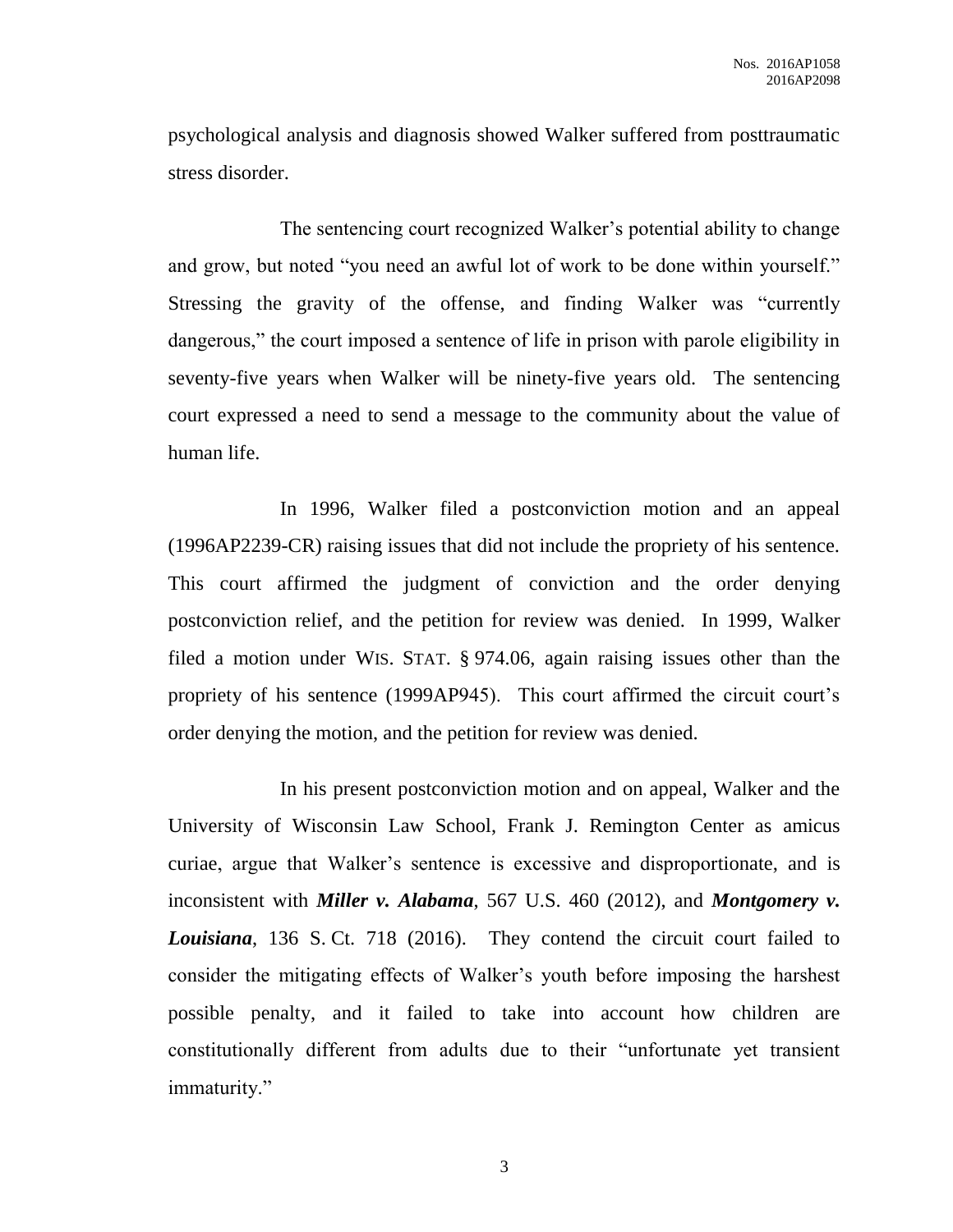The State contends *Miller* and *Montgomery* provide no basis for relief because those decisions do not apply to situations where, like here, the sentencing court had discretion to determine parole eligibility. The State also argues that a de facto life sentence without parole does not fall within the purview of *Miller* and *Montgomery*. Finally, the State contends the sentencing court adequately considered Walker's youth, but it reasonably chose to accentuate other legitimate sentencing goals.

#### **BACKGROUND RELATING TO OMER NINHAM**

In 2000, Omer Ninham was sentenced to life without parole for a first-degree intentional homicide he committed when he was fourteen years old. At the suggestion of another juvenile to "mess with" the thirteen-year-old victim as he approached on his bicycle, Ninham and four other juveniles stopped the victim, took away his bicycle, and Ninham punched him to the ground. The victim fled into a parking ramp, pursued by the five perpetrators. When they reached the fifth story of the parking ramp, Ninham and an accomplice punched the victim, lifted him from his feet, swung him back and forth over the parking ramp wall, and dropped him forty-five feet to his death. Ninham was arrested for this murder nine months later, six months after he began treatment for alcoholism at a group home. Ninham denied participating in the murder.

At the sentencing hearing, the circuit court considered PSIs presented by the State and the defense. Ninham told the author of the State's PSI he had consumed a twelve-pack of beer, a liter of brandy, and two forty-ounce bottles of malt liquor on the day of the murder. He continued to deny involvement. The State's PSI described Ninham as a new type of youth capable of casual killing. It noted Ninham's conduct reports in jail for sharpening a weapon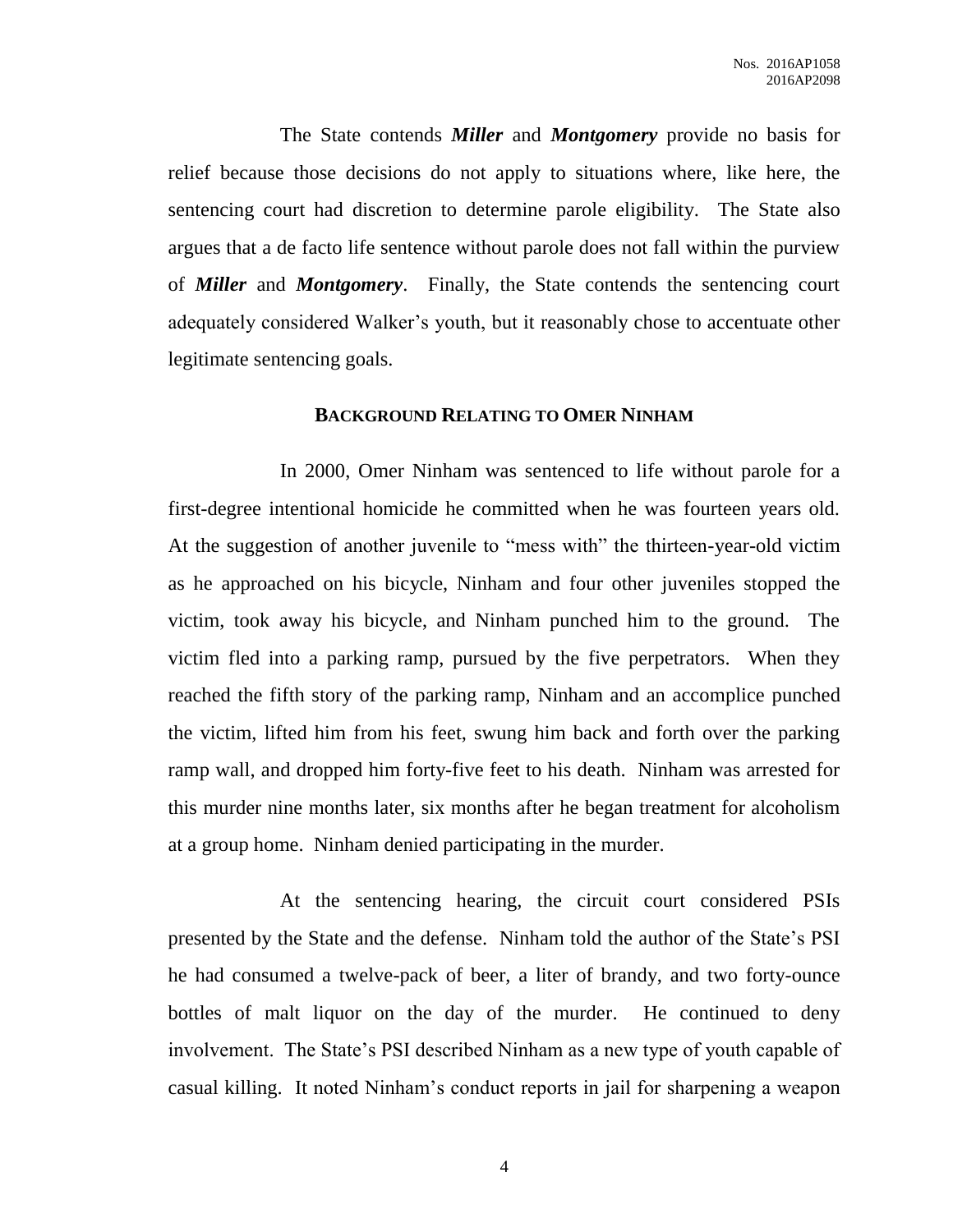and attempted escape as well as a suicide attempt. Ninham also threatened a judge and the other juveniles who took responsibility for their acts. He threatened to rape a woman, kill her, and "make sure it's a slow death." Ninham said he would kill any person in prison who "hassled him." He also acknowledged association with gang members since he was ten years old.

The defense stressed Ninham's tumultuous childhood, which included his parents striking each other and their children with closed fists, bottles, and two-by-four boards. Ninham used alcohol to alleviate his depression, and he frequently drank to the point of unconsciousness. The defense noted Ninham's "significant progress" in the group home, guided by Native American spirituality. The defense characterized Ninham's threats as the adolescent bluster of a frightened child, and it described him as a follower.

The sentencing court stated it was aware of Ninham's background, but it could not allow that to become an excuse for his behavior. The court noted both Ninham's failure to admit his involvement and his lack of remorse. It described Ninham as a "kid of the street who knew what he was doing." It based the sentence on the horrific nature of the crime, and it described Ninham's conduct as that of a "ruthless young man" rather than a frightened child. The court conceded "for the sake of discussion" that Ninham was a child, but it found he was a "child beyond description to this court." The court considered Ninham's prospect for rehabilitation and expressed a hope that Ninham would change over the course of his life. Based on the seriousness of the offense, Ninham's character, and the need to protect the public, the court denied Ninham the possibility of parole.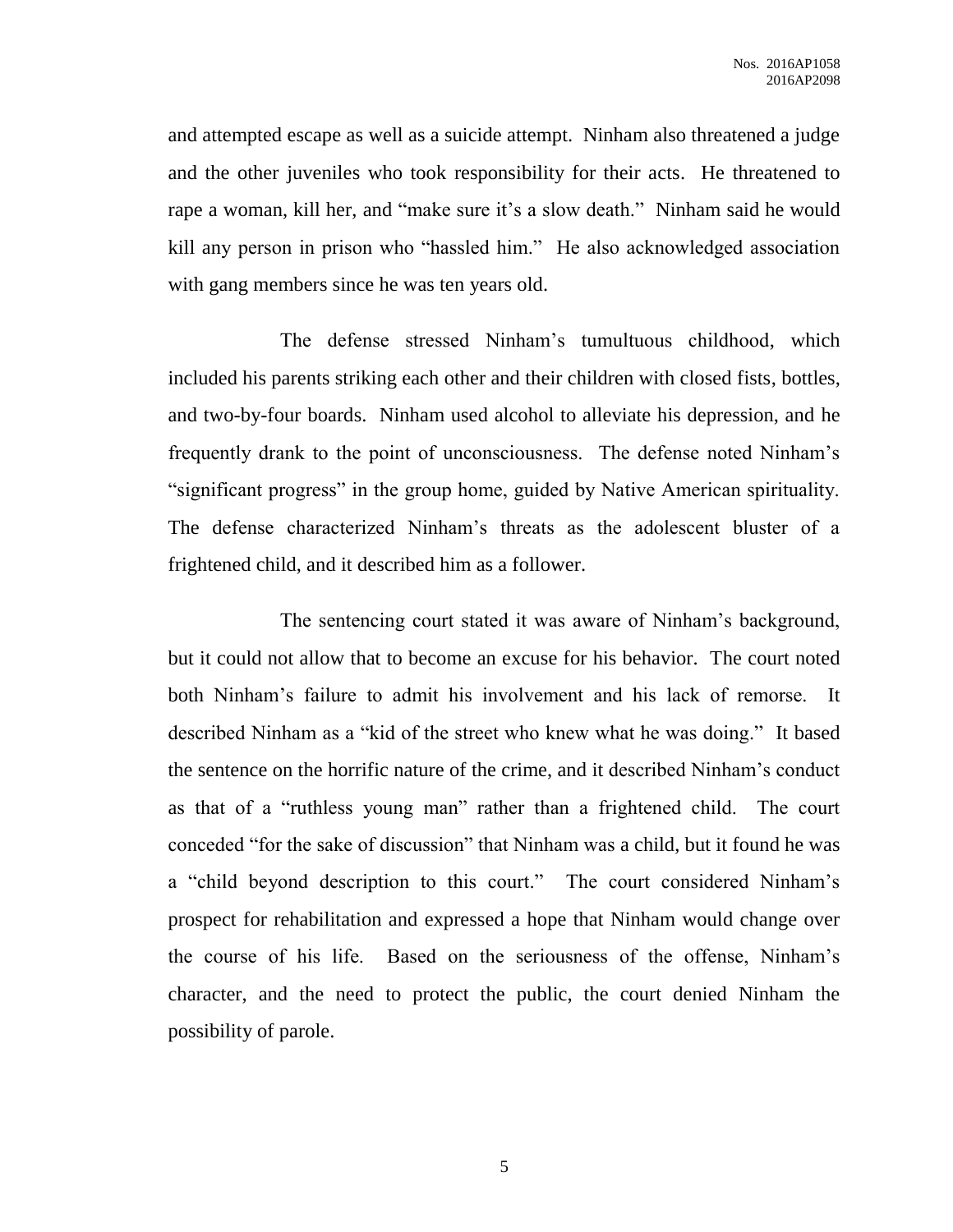Ninham filed a postconviction motion and subsequent appeal (2001AP716-CR) raising issues unrelated to his sentence. In 2007, he filed a postconviction motion under WIS. STAT. § 974.06 and a subsequent appeal, arguing that his sentence violated the Eighth and Fourteenth Amendments to the United States Constitution. The Wisconsin Supreme Court ultimately affirmed Ninham's sentence, concluding that a life sentence without parole for a fourteen year old does not categorically constitute cruel and unusual punishment. *State v. Ninham*, 2011 WI 33, 183, 333 Wis. 2d 335, 797 N.W.2d 451. It also rejected Ninham's claim that his sentence was unduly harsh and excessive. *Id.*, ¶86. Four days after issuing its decision in *Miller*, the United States Supreme Court denied Ninham's petition for certiorari review of his sentence. *Ninham v. Wisconsin*, 567 U.S. 952 (2012).

Ninham was examined by a neuropsychologist in 2007 when he was twenty-three years old. The psychologist concluded Ninham no longer suffers from severe behavioral dyscontrol that dominated his young teenage years, and he has grown into a thoughtful young man with a very good prognosis for successful re-entry into the community.

In his present postconviction motion and on appeal, Ninham contends his sentence violates the standards set forth in *Miller* and *Montgomery* because the sentencing court did not adequately consider the mitigating factor of his youth. The circuit court denied the motion, concluding *Miller* did not apply to Ninham's case because his sentence of life in prison without parole was discretionary, not mandatory. The circuit court also held the sentencing court sufficiently considered Ninham's youth when it sentenced him.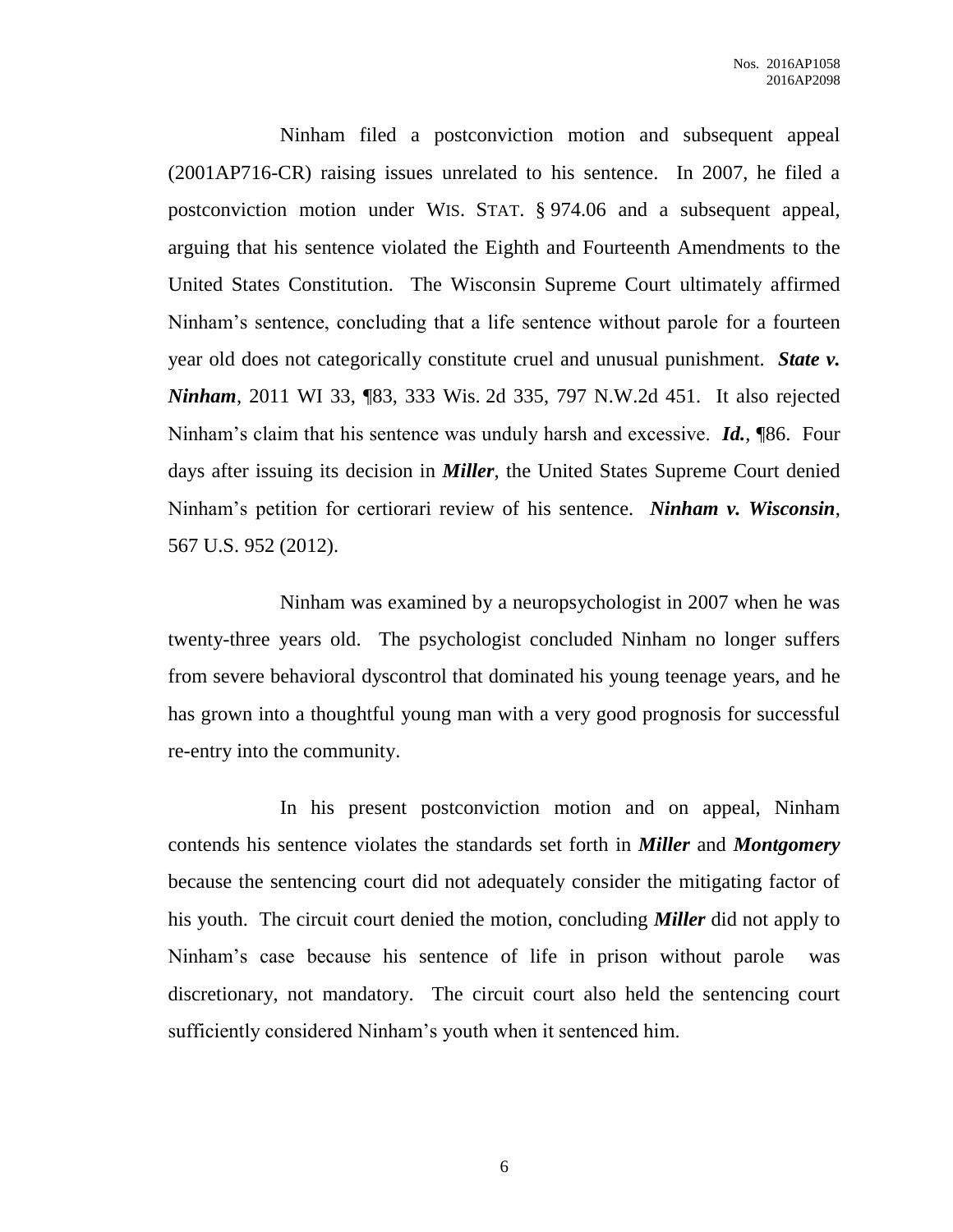#### **DISCUSSION**

In *Miller*, the Supreme Court held that the Eighth Amendment prohibition against cruel and unusual punishment forbids a sentencing scheme that mandates life in prison without the possibility of parole for juvenile offenders. *Miller*, 567 U.S. at 479. However, the Court expressly recognized the continued discretionary authority of sentencing courts to sentence a juvenile to life without parole when the crime reflects "irreparable corruption." *Id.* at 479-80. The sentencing court is required to take into account how children are different, and how those differences counsel against irrevocably sentencing them to a lifetime in prison. *Id.* The Court identified five factors that a mandatory life sentence without parole impermissibly discounts: (1) it precludes consideration of the juvenile's age and its hallmark features including immaturity, impetuosity, and failure to appreciate risks and consequences; (2) it prevents taking into account the family and home environment that surrounds the juvenile, and from which he or she cannot usually escape no matter how brutal or dysfunctional; (3) it neglects the circumstances of the homicide offense, including the extent of the juvenile's participation in the conduct and the way familial and peer pressures may have affected him or her; (4) it ignores that he or she might have been charged and convicted of a lesser offense if not for the incompetencies associated with youth; and (5) it disregards the possibility of rehabilitation. *Id.* at 477. The Court noted that a juvenile will spend more years and a greater percentage of his or her life in prison than an adult, inherently resulting in a disproportionate sentence. *Id.* at 474.

The State argues the Court's choice of language in its *Miller* decision—e.g., "precludes," "prevents," "neglects," "ignores," and "disregards" shows that the Court was only concerned with statutorily mandated life sentences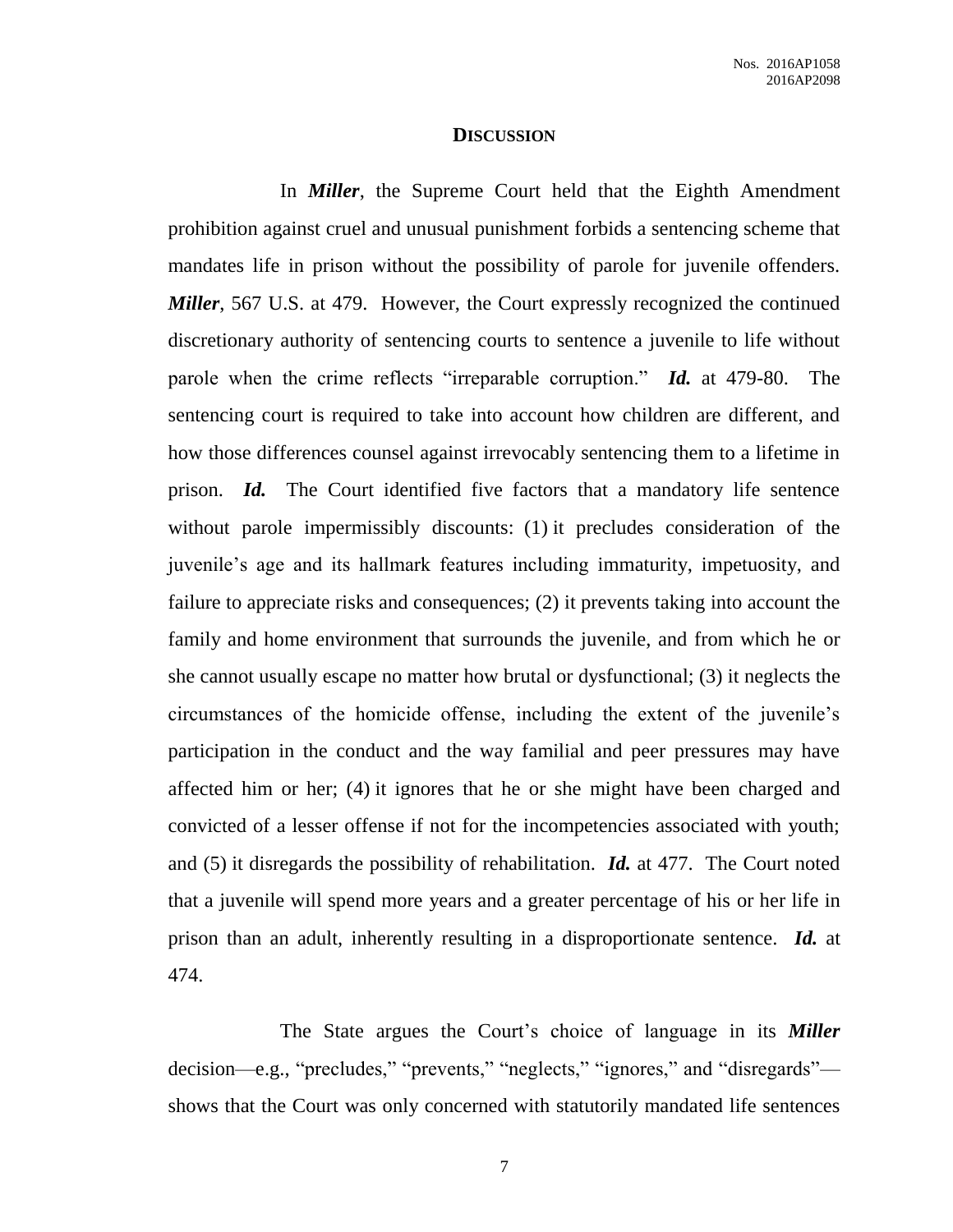without parole. The State contends *Miller* provides no basis of relief for Walker or Ninham because they were both sentenced by courts that had discretionary authority regarding parole. This court reached the same conclusion in *State v. Barbeau*, 2016 WI App 51, 270 Wis. 2d 736, 833 N.W.2d 522, *review denied*, 2016 WI 98, 372 Wis. 2d 275, 891 N.W.2d 408, *cert. denied*, 137 S. Ct. 821 (2017).

Other jurisdictions are split on the question of whether *Miller* applies only to mandatory life sentences, $<sup>1</sup>$  and the Supreme Court remanded cases</sup> for reconsideration after *Miller* even though the sentences were discretionary.<sup>2</sup> This court construed *Miller* as holding that a judge must be able to make an individualized sentencing determination, allowing for consideration of the juvenile's age. *Barbeau*, 270 Wis. 2d 736, ¶41.

The Court's further clarification in *Montgomery* has been construed by other jurisdictions to apply the *Miller* factors to discretionary life sentences as well.<sup>3</sup> In *Montgomery*, the Court made *Miller* retroactive and further developed

 $\overline{a}$ 

2 *Blackwell v. California*, 133 S. Ct. 837 (2013); *Mauricio v. California*, 133 S. Ct. 524 (2012); and *Guillen v. California*, 133 S. Ct. 69 (2012).

<sup>&</sup>lt;sup>1</sup> Examples of jurisdictions applying **Miller** only to nondiscretionary sentences include: *Davis v. McCollum*, 798 F.3d 1317 (10th Cir. 2015); *Martinez v. United States*, 803 F.3d 878 (7th Cir. 2015), cert. denied, 136 S. Ct. 1230 (2016); *Bell v. Uribe*, 748 F.3d 857 (9th Cir. 2014); ); *Croft v. Williams*, 773 F.3d 170 (7th Cir. 2014); *Jones v. Commonwealth*, 795 S.E.2d 705 (Va. 2017); and *State v. Ali*, 855 N.W.2d 234 (Minn. 2014).

Jurisdictions that apply *Miller* to discretionary sentences include: *McKinley v. Butler*, 809 F.3d 908 (7th Cir. 2016); *State v. Sweet*, 879 N.W.2d 811 (Iowa 2016); *State v. Riley*, 110 A.3d 1205 (Conn. 2015); *State v. Seats* 865 N.W.2d 545 (Iowa 2015); *People v. Gutierrez*, 324 P.3d 245 (Cal. 2014); *State v. Long*, 8 N.E. 890 (Ohio 2014); *Aiken v. Byars*, 765 S.E.2d 572 (S.C. 2014); and *Bear Cloud v. State*, 334 P.3d 132 (Wyo. 2014).

<sup>3</sup> *State v. Zuber*, 152 A.3d 197 (N.J. 2017); *State v. Valencia*, 386 P.3d 392 (Ariz. 2016); *Landrum v. State*, 192 So.3d 459 (Fla. 2016); *Veal v. State*, 784 S.E.2d 403 (Ga. 2016); and *Luna v. Oklahoma*, 387 P.3d 956 (Okla. 2016).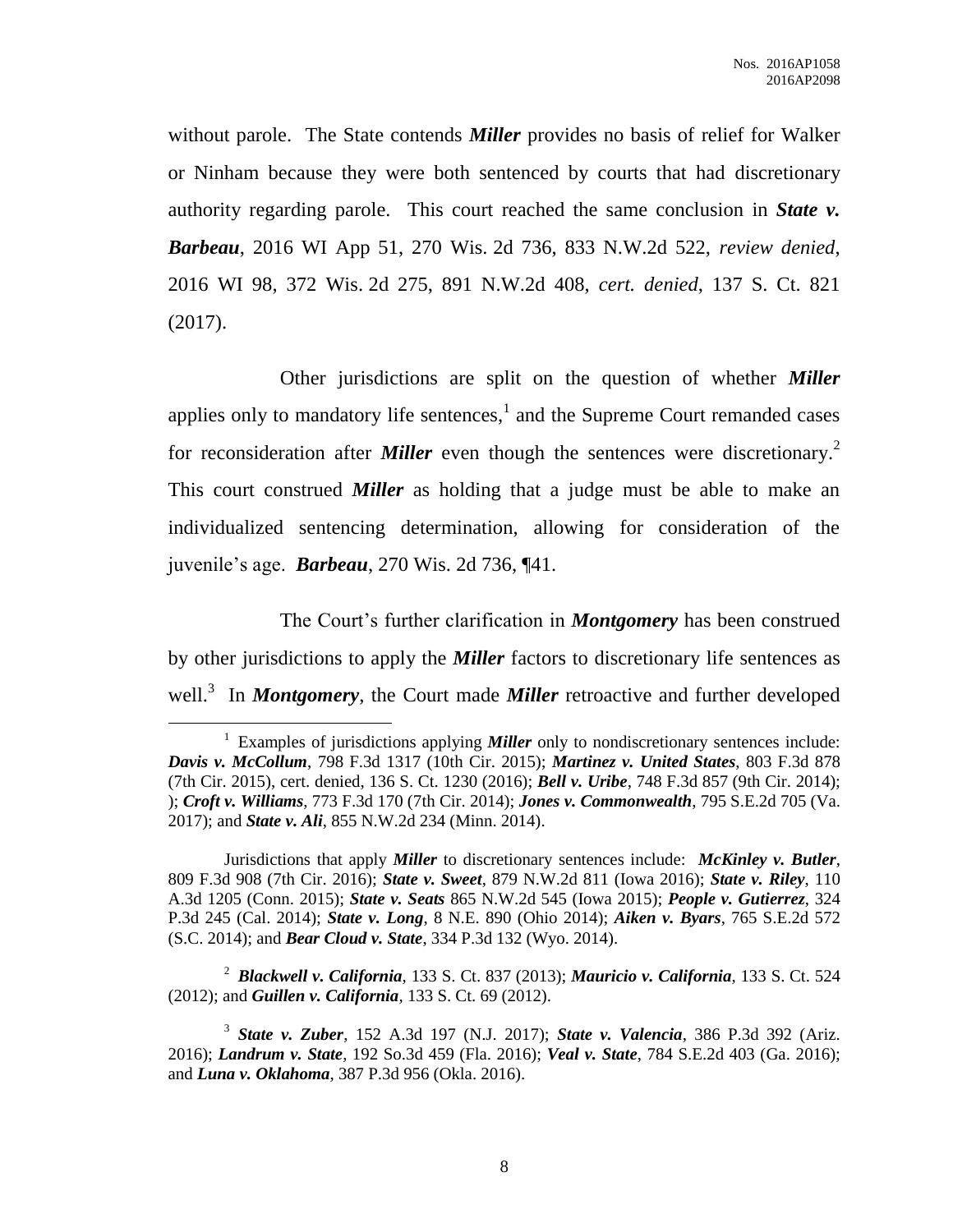its analysis of juvenile sentences. It noted the penological justifications for sentences without parole—such as deterrence and incapacitation—do not apply with equal force to juveniles. *Montgomery*, 136 S. Ct. at 734. The Court held that, under *Miller*, even if a sentencing court considers a child's age, the sentence violates the Eighth Amendment for a child whose crime reflects "unfortunate yet transient immaturity." *Id.* The Court further concluded that *Miller* barred the sentence of life without parole for all but the rarest of youth, where the child is so irreparably corrupt that rehabilitation is impossible. *Id.* at 733-34.

Following its opinion in *Montgomery*, the Supreme Court remanded cases to Arizona and California for further consideration in light of *Montgomery*, even though the juveniles in those cases were not sentenced under a statutory scheme mandating a life sentence without parole. $4$  While those orders have no precedential value and do not impact the merits of unrelated cases, *see Diaz v. Stephens*, 731 F.3d 370, 378 (5th Cir. 2013), those cases underscore the evolving nature of the issues regarding parole eligibility for juveniles.

We submit these appeals are appropriate for review by the Wisconsin Supreme Court for several reasons. First, this court has no authority to disregard the holdings in *Ninham* and *Barbeau* regardless of advances in the science of adolescent brain development or other relevant research. *See Cook v. Cook*, 208 Wis. 2d 166, 190, 560 N.W.2d 246 (1997). Moreover, it is unclear whether *Miller* and *Montgomery* require such undermining of the holdings in *Ninham* and *Barbeau*.

 $\overline{a}$ 

<sup>4</sup> *DeShaw v. Arizona*, 137 S. Ct. 370 (2016); *Arias v. Arizona*, 137 S. Ct. 370 (2016); *Purcell v. Arizona*, 137 S. Ct. 369 (2016); *Najar v. Arizona*, 137 S. Ct. 369 (2016); and *Tatum v. Arizona*, 137 S. Ct. 11 (2016).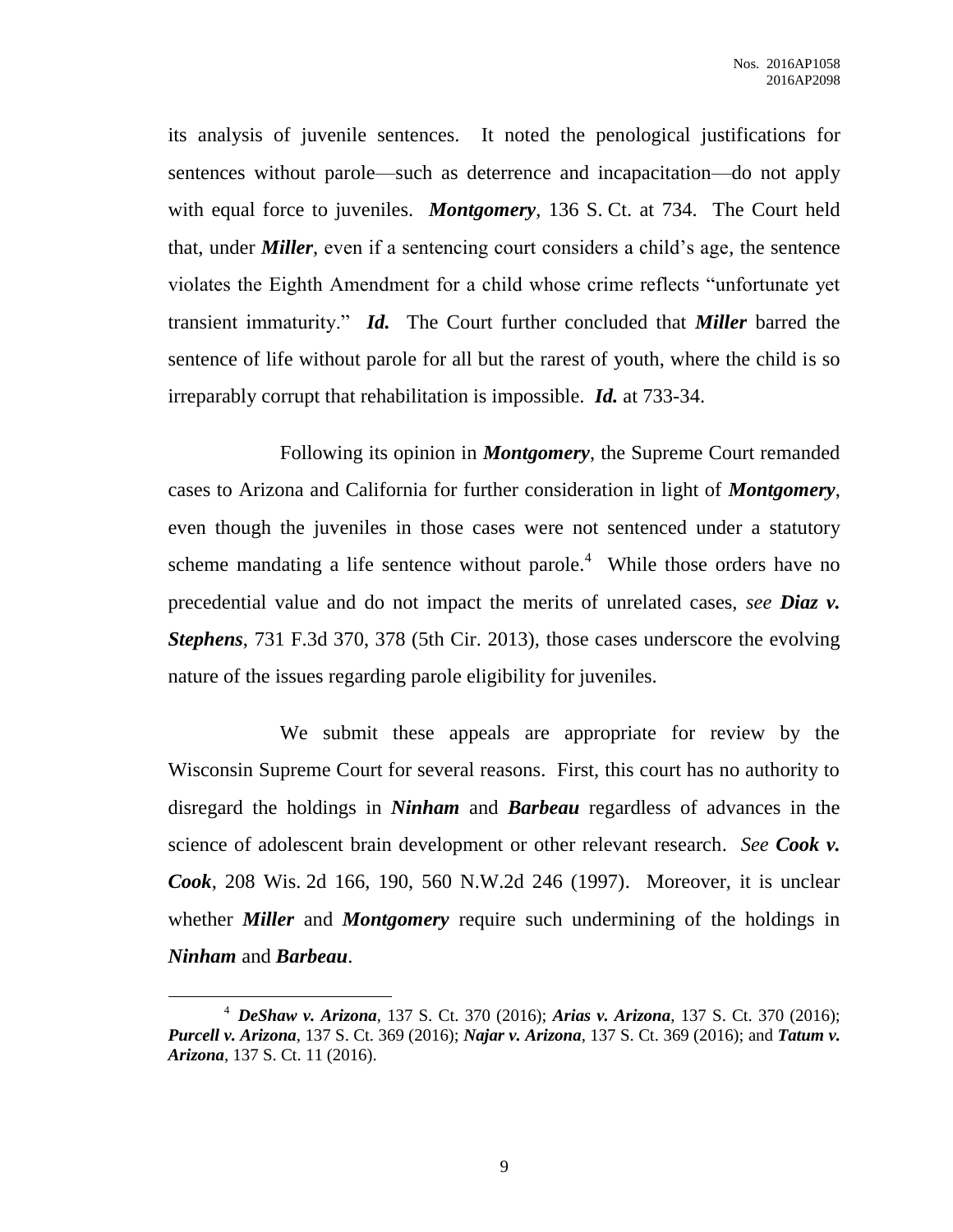Second, most jurisdictions that have considered the issue after *Montgomery* have concluded that *Miller*'s holding also applies to discretionary sentences imposed by courts. Ninham's earlier appeal was decided before *Miller* and *Montgomery*, and *Barbeau* did not consider whether *Montgomery* affected *Miller*'s application to discretionary sentences. *Ninham* and *Barbeau* both raised broader challenges to the sentencing statutes than are presented here. Any analyses performed in these two current appeals that may compel distinguishing or modifying the holdings articulated in either *Barbeau* or the prior, pre-*Miller* and pre-*Montgomery Ninham* decision are properly for the Wisconsin Supreme Court to entertain, not the court of appeals. *See Marks v. Houston Cas. Co.*, 2016 WI 53, ¶79, 369 Wis. 2d 547, 881 N.W.2d 309.

Third, in Walker's case, an issue is presented as to whether a de facto life sentence without parole is governed by the same rules,<sup>5</sup> raising a related question of how many years before parole eligibility should be construed as a de facto life sentence without parole.

 $\overline{a}$ 

<sup>5</sup> Other jurisdictions have split on the question of whether *Miller v. Alabama*, 567 U.S. 460 (2012), applies to sentences that exceed the juvenile's life expectancy. Cases applying *Miller* to de facto life sentences include: *McKinley v. Butler*, 809 F.3d 908 (7th Cir. 2016); *Moore v. Biter*, 725 F.3d 1184 (9th Cir. 2013); *State v. Ali*, 895 N.W.2d 237 (Minn. 2017), *cert denied sub nom. Hassan Ali v. Minnesota*, No. 1705578, 2018 WL 311461 (U.S. Jan. 8, 2018)), *cert. denied*, \_\_\_ U.S. \_\_\_, 185 L.Ed.2d 865 (2013); *People v. Caballero*, 282 P.3d 291 (Cal. 2012); *Casiano v. Commissioner of Corrections*, 115 A.3d 1031 (Conn. 2015), *cert. denied*, 136 S. Ct. 1364 (2016); *Henry v. State*, 175 So.3d 675 (Fla. 2015); *Brown v. State*, 10 N.E.3d 1 (Ind. 2014); *State v. Null*, 386 N.W.2d 41 (Iowa 2013); *State v. Zuber*, 152 A.3d 197 (N. J. 2017); *Cloud v. State*, 334 P.3d 132 (Wyo. 2014); and *Bear Cloud v. State*, 334 P.3d 132 (Wyo. 2014).

Jurisdictions that limit *Miller* to literal life sentences without parole include: *Adams v. State*, 707 S.E.2d 359 (Ga. 2011); *State v. Brown*, 118 So.3d 332 (La. 2013); *Vasquez v. Commonwealth*, 781 S.E.2d 920, *cert. denied*, 137 S. Ct. 568 (2016); *Bunch v. Smith*, 685 F.3d 546 (6th Cir. 2012); and *Hobbs v. Turner*, 431 S.W.3d 283 (Ark. 2014).